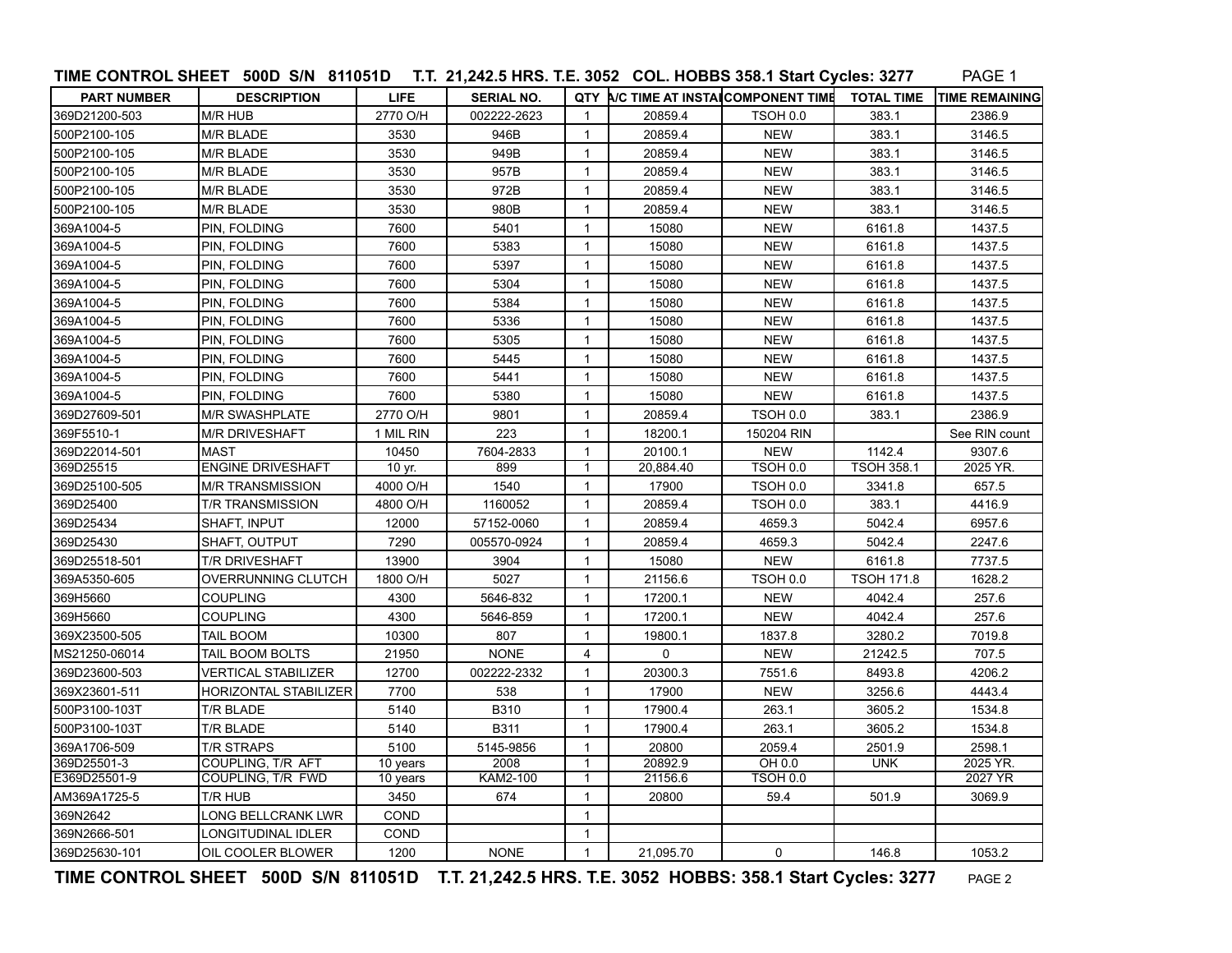| <b>PART NUMBER</b> | <b>DESCRIPTION</b> | LIFE | <b>SERIAL NO.</b> | <b>QTY</b> |         | A/C TIME AT INSTAICOMPONENT TIME | <b>TOTAL</b><br>. TIME | <b>ITIME REMAINING</b> |
|--------------------|--------------------|------|-------------------|------------|---------|----------------------------------|------------------------|------------------------|
| I369D25623         | <b>IBEL7</b>       | 1200 | <b>NONE</b>       |            | 21095.7 |                                  | 146.8                  | 1053.2                 |
| 123032-027         | ISTART GENERATOR   | 1200 | 21690             |            | 21.062  |                                  | <b>TSOH 180.5</b>      | 1019.5                 |
|                    |                    |      |                   |            |         |                                  |                        |                        |

| <b>IM/R BLADE TORQUE EVENTS</b> |                   |      |      | A/C TE @ INST | T.E. @ INSTAL | T.E. TOTAL |  |
|---------------------------------|-------------------|------|------|---------------|---------------|------------|--|
| I500P2100-105                   | IM/R BLADE        | 3530 | 946B | 2258          |               | 794        |  |
| I500P2100-105                   | IM/R BLADE        | 3530 | 949B | 2258          |               | 794        |  |
| I500P2100-105                   | M/R BLADE         | 3530 | 957B | 2258          |               | 794        |  |
| I500P2100-105                   | <b>IM/R BLADE</b> | 3530 | 972B | 2258          |               | 794        |  |
| I500P2100-105                   | <b>IM/R BLADE</b> | 3530 | 980B | 2258          |               | 794        |  |

| <b>IM/R DRIVESHAFT RIN COUNT</b>                                                                                                                                                                                               | (Total time x 29) plus   | <b>RIN</b><br>=<br>. |     |  | `AT INSTAI<br><b>A/C TIME</b> | <b>RIN @ INSTAL</b> | <b>RIN TOTAL</b> | <b>RIN</b><br><b>REMAINING</b> |
|--------------------------------------------------------------------------------------------------------------------------------------------------------------------------------------------------------------------------------|--------------------------|----------------------|-----|--|-------------------------------|---------------------|------------------|--------------------------------|
| I369F5510-                                                                                                                                                                                                                     | <b>RIVESHAFT</b><br>IM/R | . RIN<br>M           | 223 |  | 18200.                        |                     | 92.655           | 907.345                        |
| $F(0.0, 0.00, 0.00, 0.00, 0.00, 0.00, 0.00, 0.00, 0.00, 0.00, 0.00, 0.00, 0.00, 0.00, 0.00, 0.00, 0.00, 0.00, 0.00, 0.00, 0.00, 0.00, 0.00, 0.00, 0.00, 0.00, 0.00, 0.00, 0.00, 0.00, 0.00, 0.00, 0.00, 0.00, 0.00, 0.00, 0.0$ |                          |                      |     |  |                               |                     |                  |                                |

|                                | I.E. 589 new count begins 0.0 3/3/2008 |          | Add 589 to current T.E. |                          |         |                                         |                    |                        |
|--------------------------------|----------------------------------------|----------|-------------------------|--------------------------|---------|-----------------------------------------|--------------------|------------------------|
| <b>IENGINE T.T. 8642.7HRS.</b> | <b>ENGINE 250-C20B S/N CAE-836995</b>  |          |                         | <b>START CYCLES 6810</b> |         |                                         |                    |                        |
| <b>IPART NUMBER</b>            | <b>IDESCRIPTION</b>                    | LIFE.    | <b>SERIAL NO.</b>       | QTY                      |         | <b>A/C TIME AT INSTAICOMPONENT TIME</b> | <b>TOTAL TIME</b>  | <b>TIME REMAININGI</b> |
| 6890550                        | ICOMPRESSOR                            | 3500 O/H | CAC-43213               |                          | 20884.4 | <b>TSOH 1547.6</b>                      | 1905.7             | 1594.3                 |
| 23038241                       | IMINI-TURBINE                          | 1750 O/H | CAT-26866               |                          | 21073.9 | TSOH 0.0                                | 168.6              | 1581.4                 |
| 23038241                       | <b>TURBINE</b>                         | 3500 O/H | CAT-26866               |                          | 21073.9 | <b>TSOH 1725.2</b>                      | 1893.8             | 1606.2                 |
| 23070606                       | <b>IFUEL CONTROL</b>                   | 2500     | <b>BR52978</b>          |                          | 20929.6 | TSOH 429.3                              | 742.2              | 1757.8                 |
| 23076061                       | IGOVERNOR                              | 2000     | BR45023                 |                          | 20923.7 | 869.4                                   | 1188.2             | 811.8                  |
| 6899253                        | IFUEL PUMP                             | 4000     | T110333                 |                          | 20884.4 | <b>TSOH 584.1</b>                       | 942.2              | 3057.8                 |
| 23053176                       | <b>IBLEED VALVE</b>                    | 1500     | FF28998                 |                          | 20884.4 | TSOH 285                                | 643.1              | 856.9                  |
| 23077068                       | <b>FUEL NOZZLE</b>                     | 2500     | AG93458                 |                          | 20884.4 | <b>TSOH 1084.3</b>                      | <b>TSOH 1442.4</b> | 1057.6                 |

| <b>COMPLIANCE TIME</b>                           | <b>DESCRIPTION</b>          |    |  | A/C TIME C/W | <b>DATE C/W</b> | A/C TIME DUE | <b>DATE DUE</b> |
|--------------------------------------------------|-----------------------------|----|--|--------------|-----------------|--------------|-----------------|
| 100HR INSPECTION                                 | AIRFRAME / ENGINE           | #2 |  | 21,242.50    | Oct. 19, 2018   | 21,342.50    |                 |
| 300HR. INSPECTION                                | AIRFRAME / ENGINE           |    |  | 21,062.00    | Jan. 31, 2017   | 21,362.00    |                 |
| <b>ANNUAL INSPECTION</b>                         | <b>AIRFRAME</b>             |    |  | 21,242.50    | Oct. 19, 2018   |              | Oct. 19, 2019   |
| 300HR. INSPECTION                                | IOVERRUNNING CLUTCH         |    |  | 21,156.60    | Sept. 25,2017   | 21,456.60    |                 |
| <b>I600HR. INSPECTION</b>                        | <b>IMPENDING BYPASS OIL</b> |    |  | 20,884.40    | October 2, 2015 | 21,484.40    |                 |
| 200HR./ 6 MO. FILTER                             | <b>ENGINE "FACET OIL</b>    |    |  | 21,242.50    | Oct. 19, 2018   | 21,442.50    | Apr. 19, 2019   |
| I300HR. FILTER                                   | <b>IENGINE"FUEL PUMP</b>    |    |  | 21,156.60    | Sept. 25,2017   | 21,456.60    |                 |
| 600HR./ YEARLY                                   | 369F M/R DRIVESHAFT         |    |  | 21,242.50    | Oct. 19, 2018   | 21,842.50    | Oct. 19, 2019   |
| 600HR. / YR. FILTER                              | IXSMN OIL FILTER            |    |  | 21,242.50    | Oct. 19, 2018   | 21,842.50    | Oct. 19, 2019   |
| <b>600HR. / YR. OIL CHANG M/R XSMN MOBIL AGL</b> |                             |    |  | 21,242.50    | Oct. 19, 2018   | 21,842.50    | Oct. 19, 2019   |
| 600HR. / YR OIL CHANGET/R XSMN MOBIL AGL         |                             |    |  | 21,242.50    | Oct. 19, 2018   | 21,842.50    | Oct. 19, 2019   |
| 200HR. / 6 MONTH OIL CIENGINE Mobil 254          |                             |    |  | 21,242.50    | Oct. 19, 2018   | 21,442.50    | Apr. 19, 2019   |
| I300HR. LOAD TEST                                | M/R DAMPERS (5)             |    |  | 21,062.00    | Jan. 31, 2017   | 21,362.00    |                 |
| YEARLY FUNCTIONAL CHKANNAD 406                   |                             |    |  | 21,242.50    | Oct. 19, 2018   |              | Oct. 19, 2019   |
| 24 MONTH                                         | TRANSPONDER / ALT. ENC      |    |  | 21,156.60    | Sept. 25,2017   |              | Sept. 25, 2019  |

**TIME CONTROL SHEET 500D S/N 811051D T.T. 21,242.5 HRS. T.E. 3052 HOBBS: 358.1 Start Cycles: 3277** PAGE 3